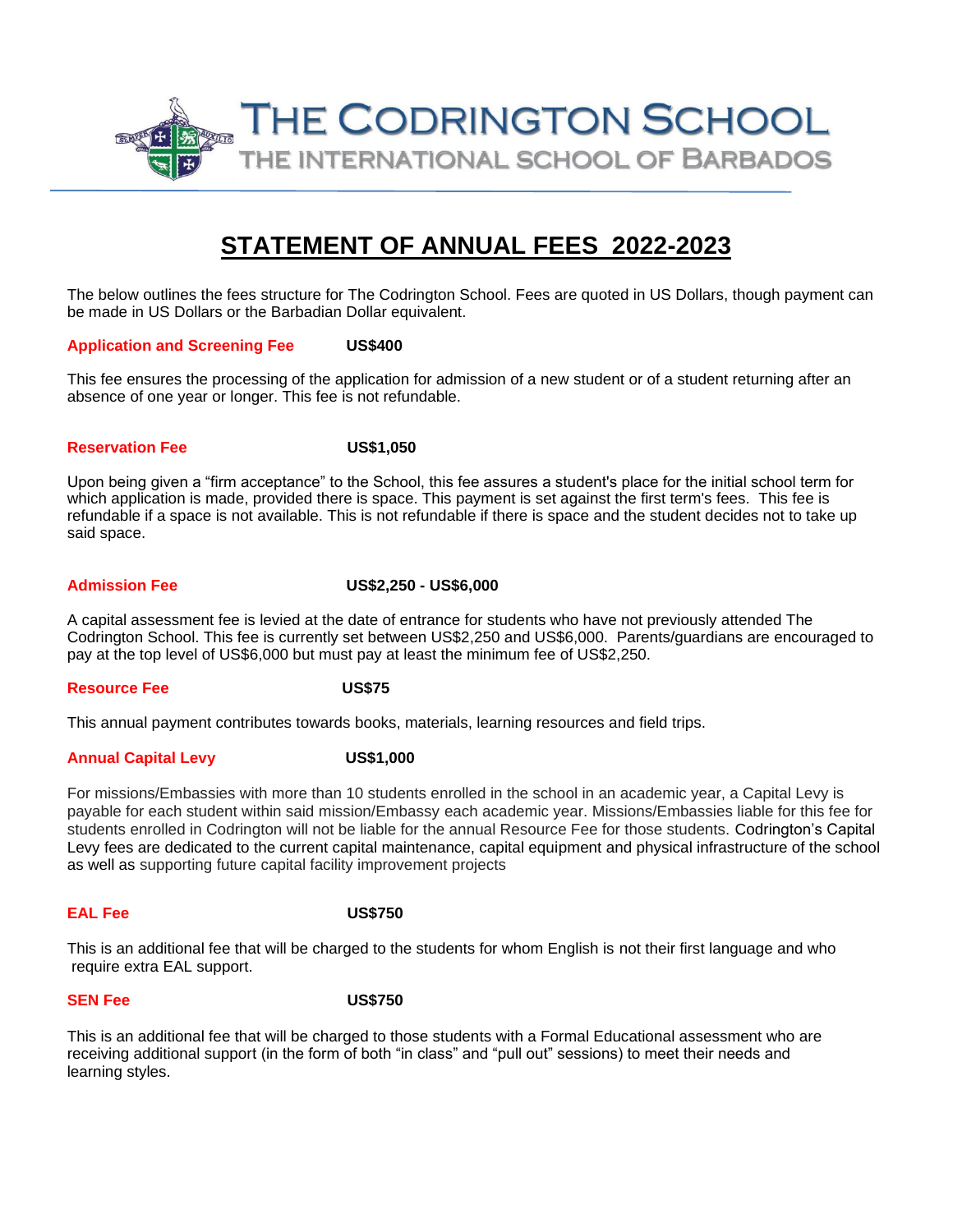# **Tuition Fees**

# *Termly fees:*

Michaelmas Term's fees (Term 1 Sept – Dec) are payable by  $20^{th}$  June 2022 at the latest Easter Term's fees (Term 2 Jan – March) are payable by  $14<sup>th</sup>$  October 2022 at the latest Summer Term's fees (Term 3 March – Jun) are payable by  $17<sup>th</sup>$  February 2023 at the latest

| <b>CLASS:</b>         | $PYP 1 - 2$ | $PYP3 - 6$        | <b>PYP 7-8</b> | $MYP 1 - DP 2$ |
|-----------------------|-------------|-------------------|----------------|----------------|
| <b>Regular fees</b>   | US \$3,815* | <b>US \$4,720</b> | US \$4,925     | US \$7,560     |
| <b>CARICOM Fees</b>   | US \$2,860* | US \$3,540        | US \$3,695     | US \$5,670     |
| <b>Barbadian Fees</b> | US \$1,500  | US \$2,360        | US \$2,465     | US \$3,785     |

\*As at January 2013 the CARICOM member states are: Antigua & Barbuda, The Bahamas, Belize, Dominica, Grenada, Guyana, Haiti, Jamaica, Montserrat, St. Kitts & Nevis, Saint Lucia, St. Vincent & the Grenadines, Suriname and Trinidad & Tobago; with the associate members being Anguilla, Bermuda, the British Virgin Islands, the Cayman Islands and the Turks & Caicos Islands.

### *Annual fees:*

Annual payment of all three terms in advance is preferred. In such cases, the school offers a discount of approximately 3% on the total bill for tuition. Annual fees for 2022 - 2023 are set as follows.

| <b>CLASS:</b>         | $PYP1 - 2$        | $PYP3 - 6$  | <b>PYP 7-8</b>     | $MYP 1 - DP 2$ |
|-----------------------|-------------------|-------------|--------------------|----------------|
| <b>Regular fees</b>   | US \$11,095*      | US \$13,730 | <b>US \$14,300</b> | US \$22,000    |
| <b>CARICOM Fees</b>   | US \$8,325*       | US \$10,300 | US \$10,725        | US \$16,500    |
| <b>Barbadian Fees</b> | <b>US \$4,500</b> | US \$6,865  | US \$7,150         | US \$11,000    |

Fees may also be paid for up to three years in advance. In this case, a lump sum payment equivalent to (3 times) the annual fees for the 2022 - 2023 school year must be lodged with the school by 18<sup>th</sup> June 2022 at the latest.

**\*** For families who have more than one child enrolled at Codrington, there is the possibility, upon request, of obtaining a bursary for any additional children enrolled in the PYP1/2 class. This applies to the PYP1/2 class only.

## **Notes**

- 1. There are three tiers of fees:
	- (a) Full Fees: payable by students who are not Barbadian or Caricom Nationals;
	- (b) Caricom Fees: applicable to children who are not Barbadian but who are Caricom Nationals.
	- (c) Barbadian Fees: applicable to children who are Citizens of Barbados.

Documental proof of an applicant's/student's status is required via either a passport or birth certificate

2. There is no proration of fees for students who leave early in the term or arrive after the term has started